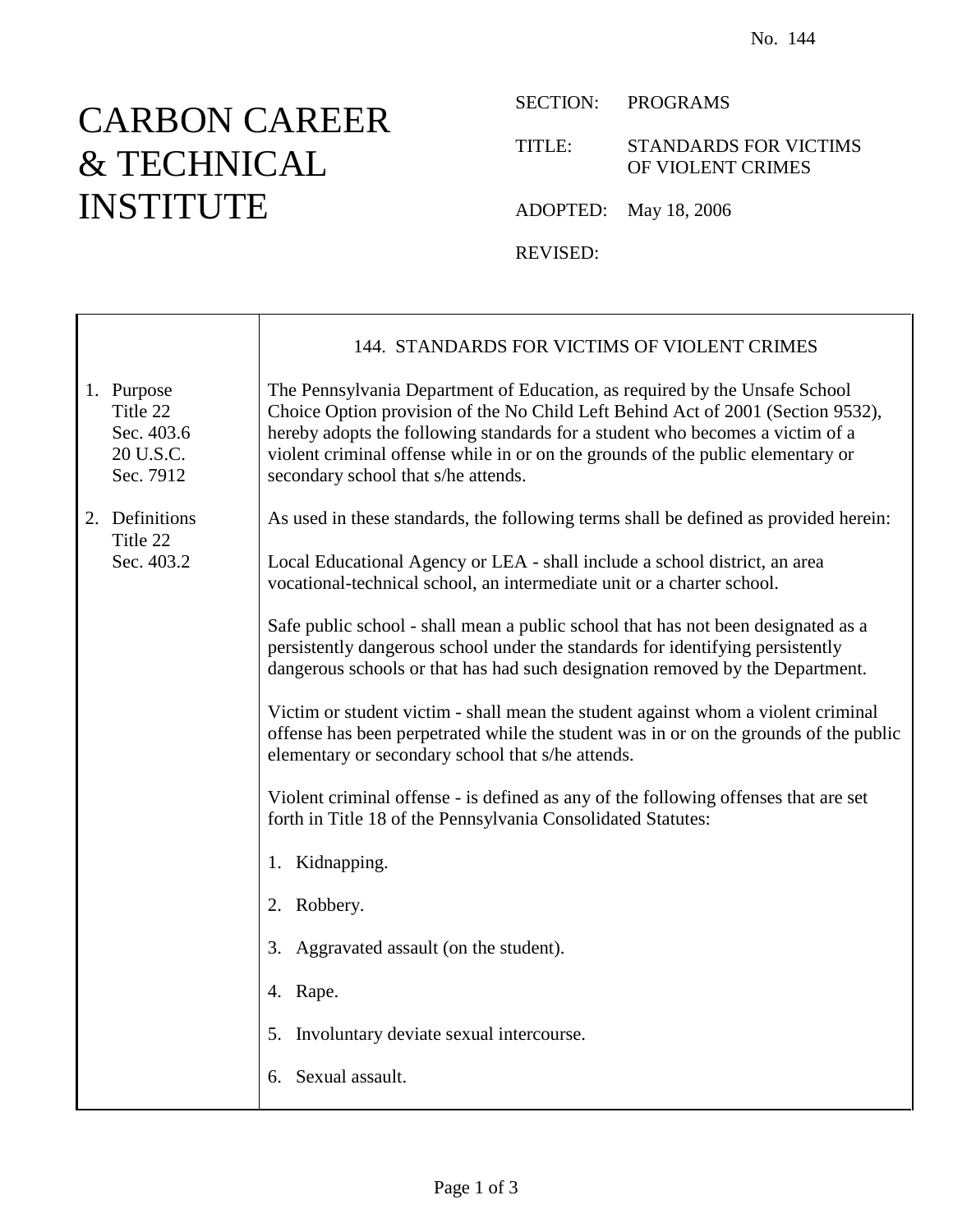## 144. STANDARDS FOR VICTIMS OF VIOLENT CRIMES - Pg. 2

|                   | 7. Aggravated indecent assault.                                                                                                                                                                                                                                                                              |
|-------------------|--------------------------------------------------------------------------------------------------------------------------------------------------------------------------------------------------------------------------------------------------------------------------------------------------------------|
|                   | Indecent assault.<br>8.                                                                                                                                                                                                                                                                                      |
|                   | 9. Attempt to commit any of the following: homicide, murder or voluntary<br>manslaughter.                                                                                                                                                                                                                    |
| Guidelines<br>3.  | <b>Student Opportunity To Transfer</b>                                                                                                                                                                                                                                                                       |
|                   | 1. Except as provided below, a student who becomes a victim of a violent criminal<br>offense while in or on the grounds of the public elementary or secondary school<br>that s/he attends must be offered the opportunity to transfer to a safe public<br>school within the LEA, including a charter school. |
|                   | 2. In order for a student victim to be entitled to transfer to another school under<br>these standards, the violent criminal offense first must be reported to law<br>enforcement authorities by the student, the student's parent/guardian, or school<br>officials.                                         |
|                   | 3. A student victim (or his/her parent/guardian) may apply to the LEA to transfer to<br>another school within thirty (30) calendar days after the incident is reported to<br>school authorities.                                                                                                             |
| 4. Responsibility | <b>LEA's Responsibilities</b>                                                                                                                                                                                                                                                                                |
|                   | 1. Within ten (10) calendar days of receiving notice of the violent criminal offense,<br>the LEA shall notify the student victim that s/he has the right to transfer to a safe<br>public elementary or secondary school within the LEA, including a public<br>charter school.                                |
|                   | The notification and offer to transfer shall state that no student is required to<br>transfer to another school.                                                                                                                                                                                             |
|                   | 3. Upon receipt of an application to transfer, the LEA should transfer the student as<br>soon as possible, and shall transfer the student within ten (10) calendar days after<br>receiving the application.                                                                                                  |
|                   | 4. When considering a student's request to transfer to another school, the LEA<br>should take into account the particular needs of the student and the parent/<br>guardian.                                                                                                                                  |
|                   | To the extent possible, the LEA should allow the student to transfer to a school<br>5.<br>that is making adequate yearly progress, and one that is not identified as being in<br>school improvement, corrective action, or restructuring.                                                                    |